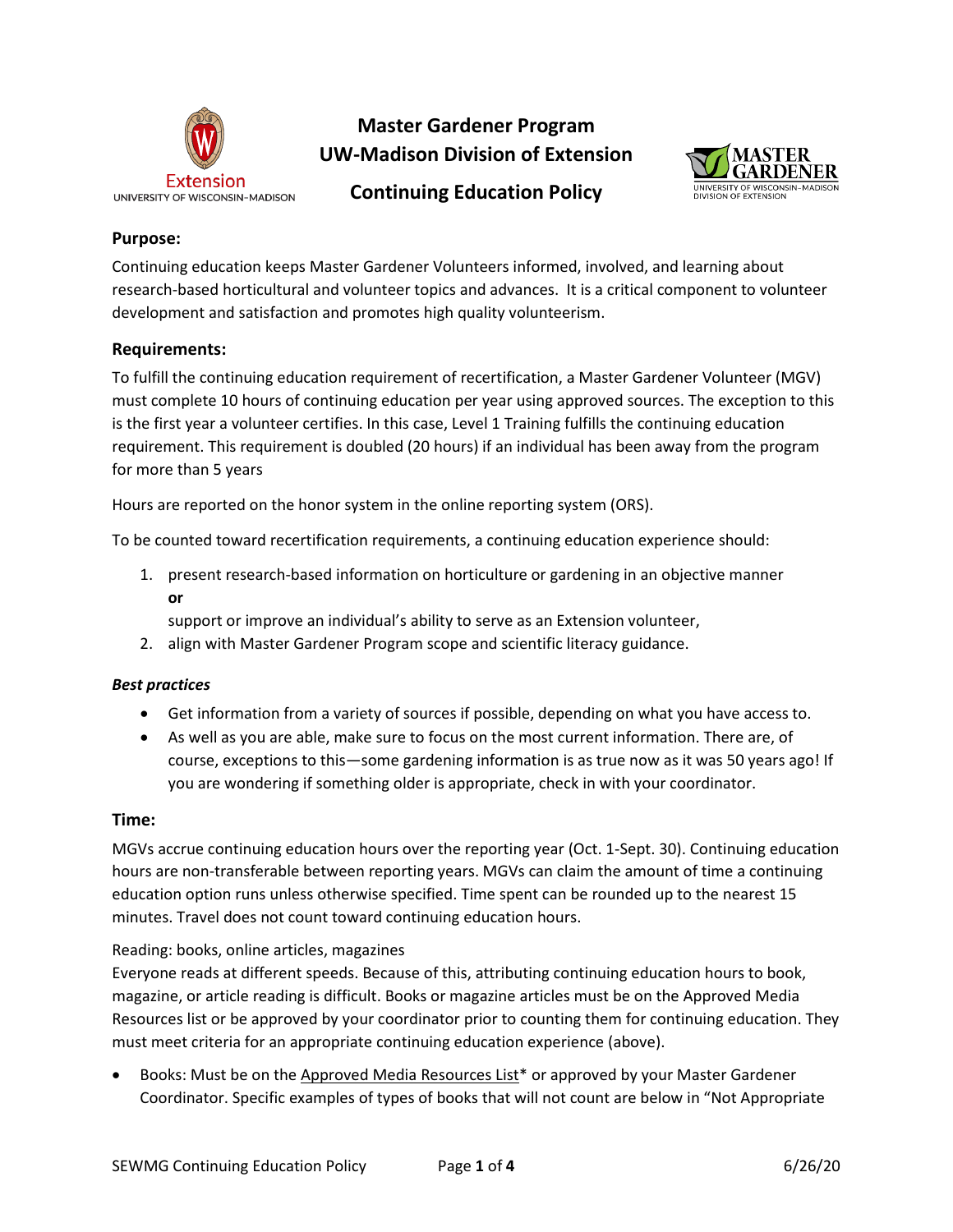for Continuing Education". You may claim 1 hour of continuing education (CE) per 25 pages of text. You cannot claim more than half of your CE hours using book reading per year (5 total hours). You do not need to read an entire book cover to cover. It is appropriate to read chapters or sections from approved books (as opposed to a whole book). Pages read from different approved books can accrue. Ex: You read 15 pages from one book and 10 pages from another book = 25 pages of reading.

| 25 pages    | 1 hour CE                                                                   |
|-------------|-----------------------------------------------------------------------------|
| 50 pages    | 2 hours CE                                                                  |
| 75 pages    | 3 hours CE                                                                  |
| 100 pages   | 4 hours CE                                                                  |
| 125 or more | 5 hours CE; you can read books in excess of 125 pages but cannot count more |
| pages       | than 5 hours, regardless of the time spent.                                 |

- Magazine articles (Per 1 article read = .25 hours CE): Must be on the Approved Media Resources list or approved by your Master Gardener Coordinator. Source should provide unbiased, research-based information. If an article is very lengthy, such as a primary research article, consult with your Master Gardener Coordinator to discuss a more appropriate amount of time to claim. (Ex. Horticulture articles written by Susan Mahr)
- Online articles (Per 1 article read = .25 hours CE): Must be from a reputable source and present research-based, unbiased information, such as University of Wisconsin-Madison Division of Extension or other sources that provide unbiased, research-based information. (Ex. Garden Fact Sheets, publications on the Extension Horticulture website.)

# **What Types of Things Count for Continuing Education?**

The following includes continuing education sources based on level of appropriateness. Final approval lies with the local Master Gardener Coordinator. If a local coordinator is not present, contact the MG Program state office for approval.

- **Appropriate for Continuing Education**: can be counted for continuing education hours.
- **May Be Appropriate for Continuing Education**: may count for continuing education hours; you need to be able to provide a justification to your local MG coordinator explaining how this continuing education source helps you develop your skills as a MGV.
- **Not Appropriate for Continuing Education**: will not count toward the continuing education requirement.

### **Appropriate for Continuing Education**:

- $\checkmark$  University research-based horticulture or gardening information, regional to the Midwest
- $\checkmark$  Larry Meiller radio program "Garden Talk"
- $\checkmark$  Wisconsin Horticulture Update (WHU)
- $\checkmark$  Local Extension or UW gardening/horticulture programming
- $\checkmark$  Extension or UW YouTube videos or webinars on horticulture/gardening, regional to the Midwest
- $\checkmark$  Horticulture programs at local Master Gardener meetings
- $\checkmark$  Twilight meetings (ex. seminars or walk and learn events at a field station) or field days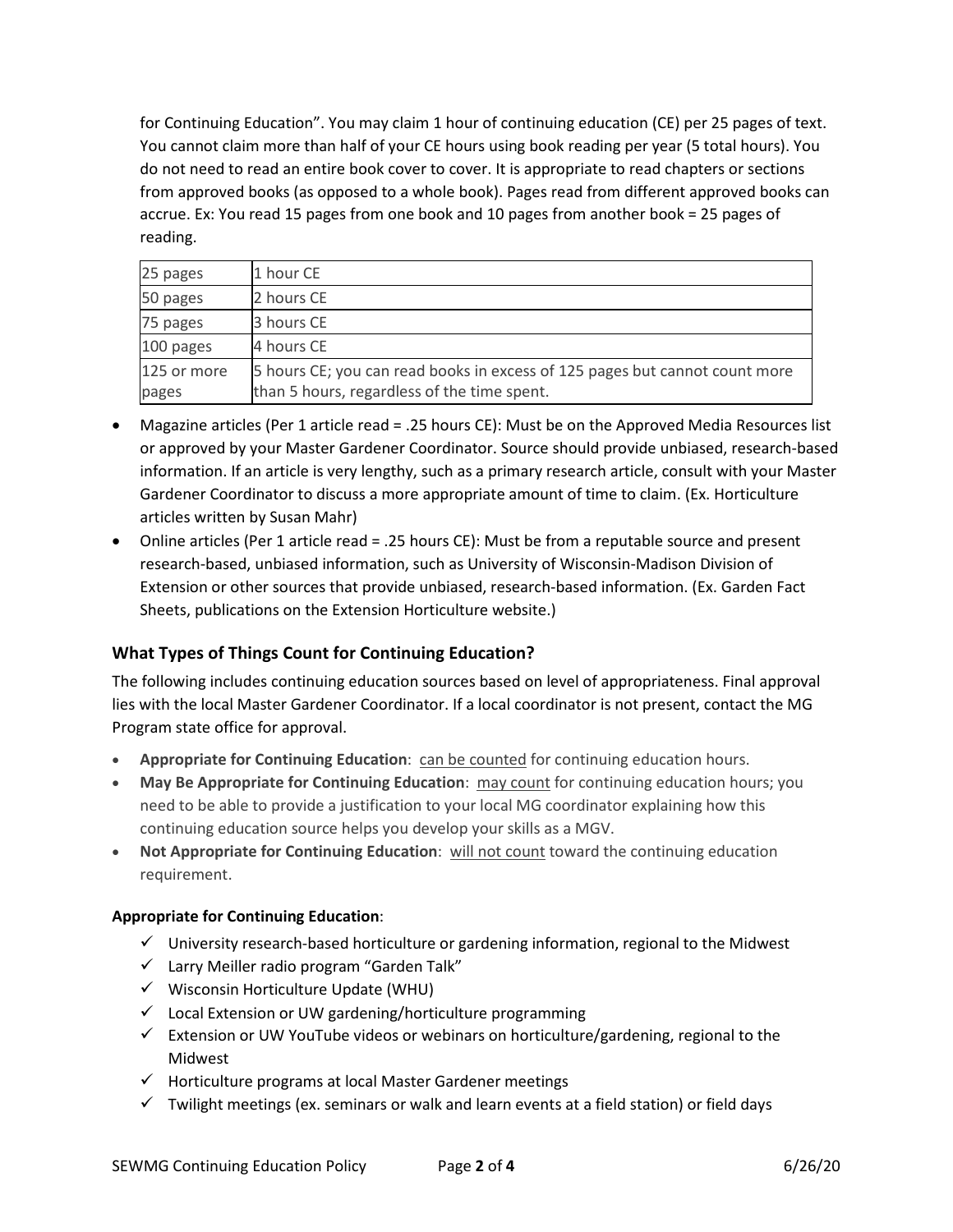- $\checkmark$  Horticultural seminars at local colleges
- $\checkmark$  Lectures at botanical gardens
- $\checkmark$  Presentations by MGVs
- $\checkmark$  MG conferences
- $\checkmark$  Garden Expo seminars (research-based content)
- $\checkmark$  Level 2: Plants Plus Master Gardener online training
- $\checkmark$  Level 3 Master Gardener online advanced training (through state office)
- $\checkmark$  Auditing Level 1 training (one time only)
- $\checkmark$  Online, research-based gardening/horticulture articles from a .edu/.gov site (Ex. Extension Garden Fact Sheets)
- $\checkmark$  Books, videos/television shows, and magazine articles from the Approved Media Resources

### **May Be Appropriate for Continuing Education:**

- $\checkmark$  Garden Expo seminars (non research-based content)
- $\checkmark$  Tours with guided educational component (ex. Local greenhouse tour with greenhouse manager explaining how the controlled environment works)
- $\checkmark$  Volunteerism-related information (seminars, articles, videos)
- $\checkmark$  Regional Extension programming or information, non-Midwest (Ex. attending a seminar on drought tolerant plants to grow in Arizona)
- $\checkmark$  Extension YouTube videos on horticulture/gardening, regions other than Midwest
- $\checkmark$  Beekeeping in the context of pollinators (not honey production)
- $\checkmark$  Gardening or horticulture books. If not found on Approved Media Resources, check with your educator for approval.
- $\checkmark$  Videos/television shows. If not found on Approved Media Resources, check with your educator for approval.
- $\checkmark$  Appropriate magazine articles. If not found on Approved Media Resources, check with your educator for approval.
- $\checkmark$  Online gardening articles from a nonprofit website (Ex. [http://www.olbrich.org/\)](http://www.olbrich.org/)

### **Not Appropriate for Continuing Education**:

- $\checkmark$  Fiction/memoir/travel books/personal essays pertaining to gardening, farming, or nature; (Ex. Michael Pollan books such Omnivore's Dilemma, Second Nature)
- $\checkmark$  Book club discussions related to these type of books
- $\checkmark$  Home improvement/entertainment gardening shows (Ex. HGTV, Big Dreams Small Spaces, Monty Don's French Gardens)
- $\checkmark$  YouTube videos from individuals, gardening celebrities, or for-profit websites
- $\checkmark$  Consumer magazine articles (Ex. Better Homes and Gardens)
- $\checkmark$  Online gardening articles from a .com website
- $\checkmark$  Gardening/gardening entertainment blogs
- $\checkmark$  Beekeeping relating to honey production
- $\checkmark$  Cooking/food preservation/medicinal use/foraging information in any form
- $\checkmark$  Tours without guided educational component (ex. Local self-guided home garden tour)